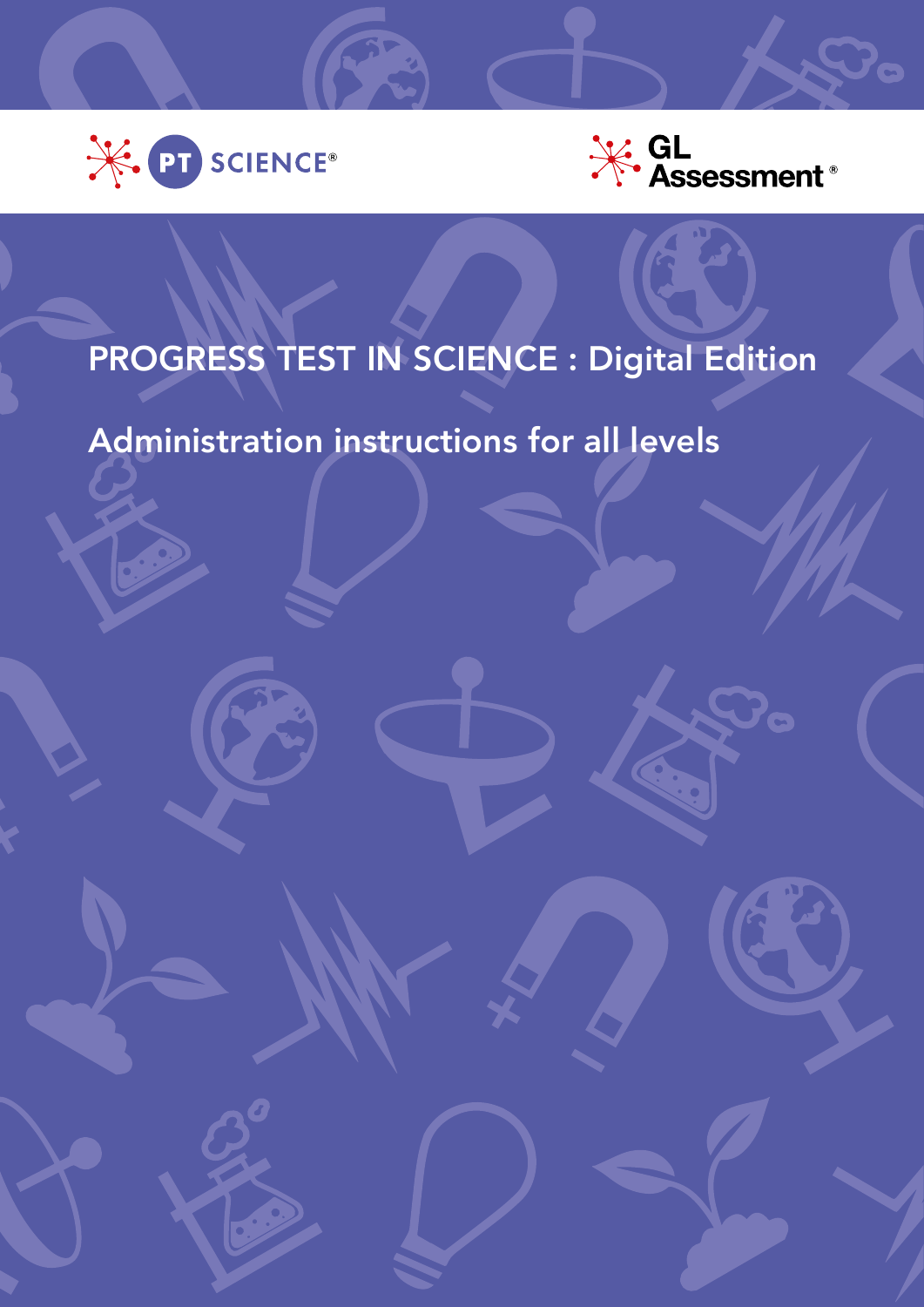

# Administration instructions for all levels

Please note: Each student will need a computer, a set of headphones and a mouse. All equipment needs to be in good working order.

## 1. Introduction

*Progress Test in Science* provides a reliable assessment of students' attainment in science. Each test assesses key aspects of science knowledge and skills, appropriate to the age of the students.

*Please read all of this guidance thoroughly in advance of the test session.*

## 2. Test preparation

#### *2.1 Before the testing session*

It is strongly advised that you go to the Testwise website:

<https://support.gl-assessment.co.uk/testwise/gettingstarted>

#### *2.2 Should all students be tested?*

The test should be given to all students in the relevant age group/class. However, if the test will cause distress to a student, or you are certain that a student will score no marks at all, then it is not necessary to include such students. Similarly, students should be encouraged to work through all of the test, but where you judge that it would be inappropriate for a student to continue, it is permissible for that student to stop.

Students who are absent on the day of testing may be tested later, if this is convenient for the school.

The administration of the test can be adapted for students with special educational needs or for whom English is an additional language. This includes providing reading assistance for students with literacy difficulties. However, no assistance should be given with any science-based content of the test, including explaining terms, and support provided should not involve rewording the questions as this can mislead students.\*

\* Scores resulting from such non-standard administration of the test should be considered with caution. However, a standard administration will not give a meaningful result, if the student is unable to access the test effectively.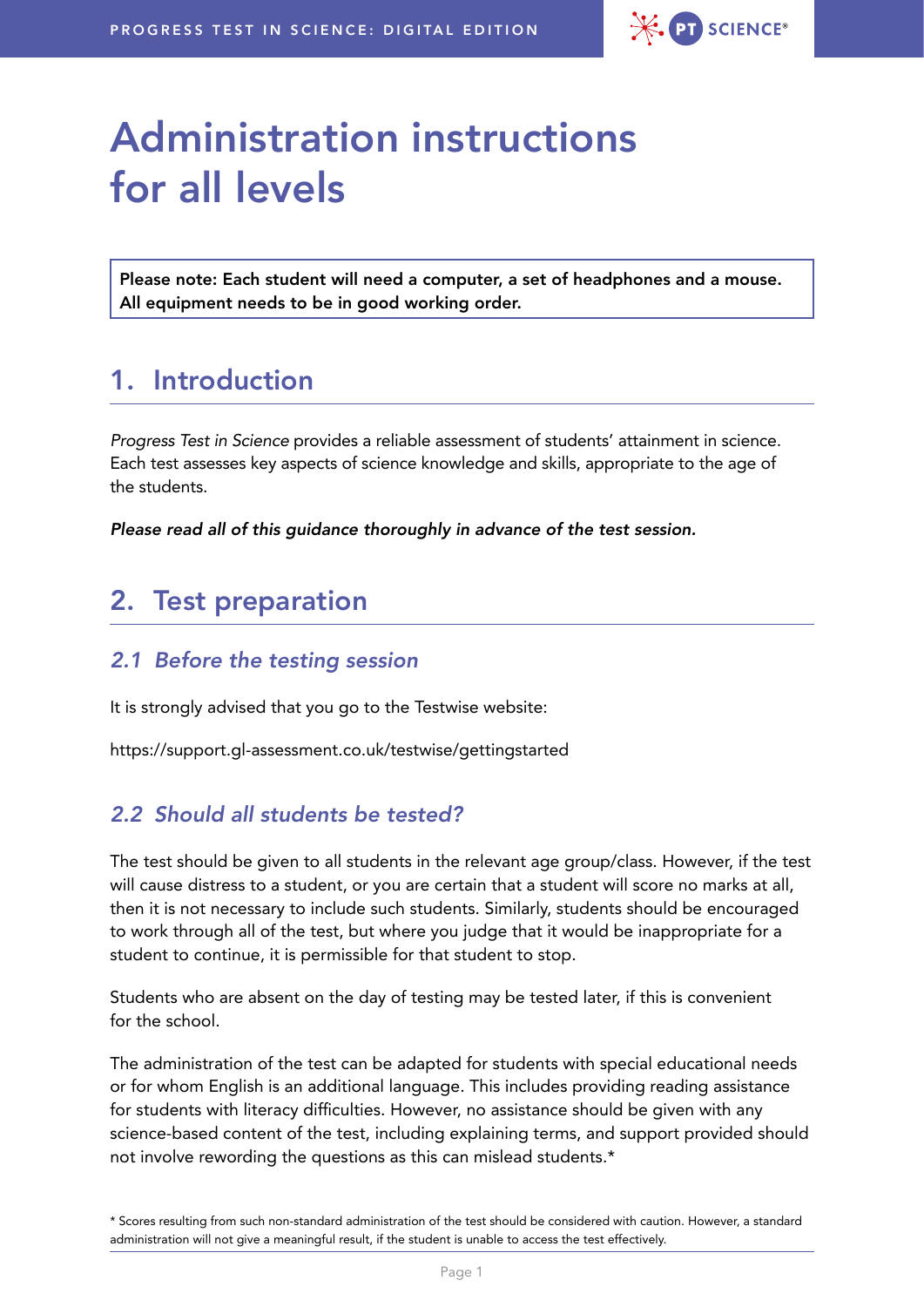

#### *2.5 Timing*

The tests are untimed, but it is anticipated that the students will take about an hour to complete the test.

#### *2.6 The test environment*

The test must be administered in a formal test environment. Students should be made aware that they are taking a test and that the usual expectations of behaviour and constraints of a test session will be in place.

It is important that the teacher or invigilator is active in ensuring that students are working their way through the test with intent and that there is no talking or opportunity to copy from another student's work.

Each student will need a computer, a set of headphones and a mouse. All equipment needs to be in good working order.

Calculators are not allowed.

### *2.7 Checklist for testing*

#### Before the test session

- Carry out the Setup Check, to ensure the smooth running of the test session.
- Familiarise yourself with these administration instructions.
- Provide a computer, a set of headphones and a mouse in good working order for each student.
- Allow enough time for the testing session, including settling time for the students.

#### General arrangements for testing

- Be sure that the testing room is comfortable.
- Place a sign on the door: 'Testing Do Not Disturb'.
- Try to forestall any interruption of the testing session by visitors or announcements.
- You may want to set up the test session on all required computers in advance.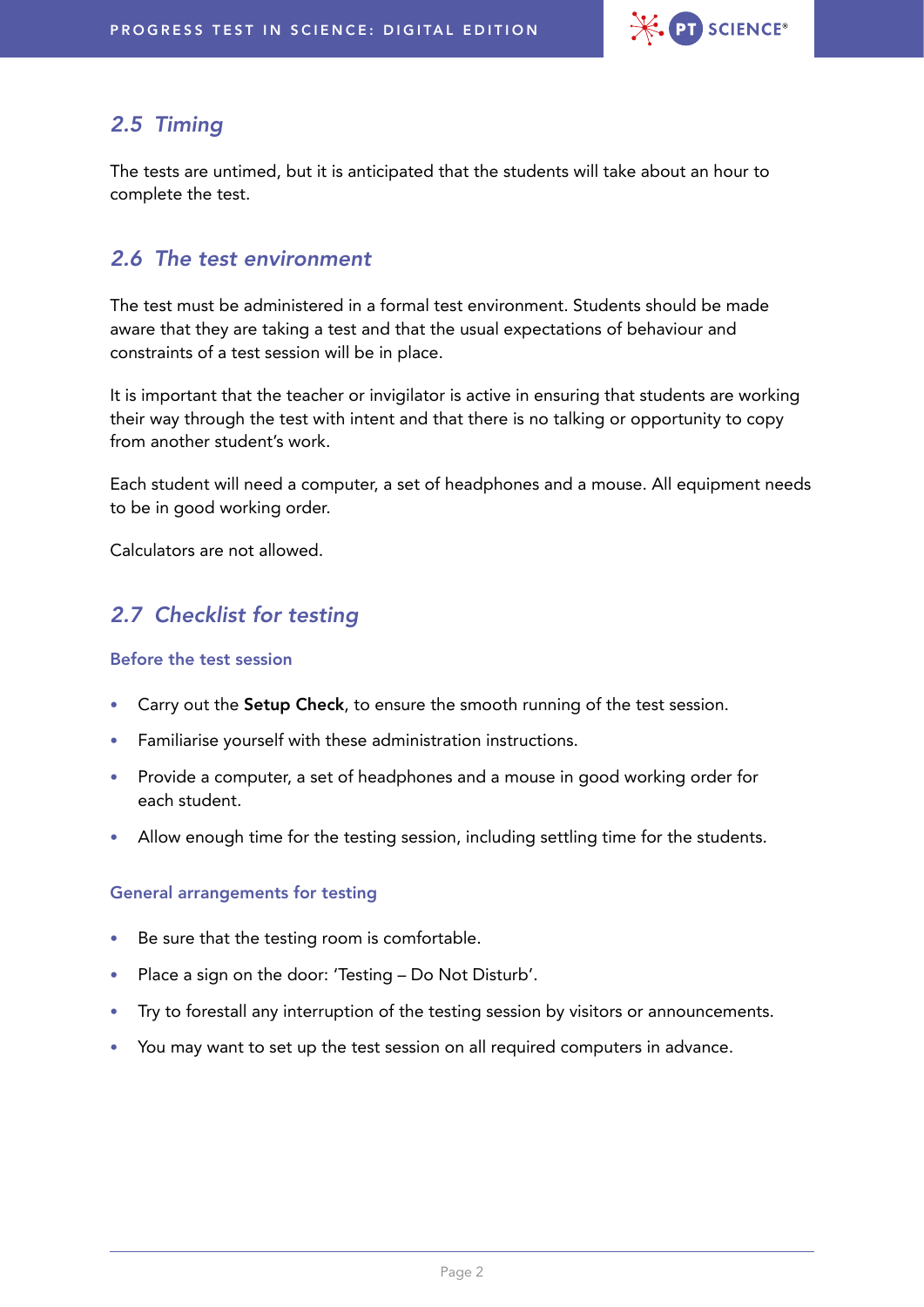

## 3. The test session

#### *3.1 Introducing the test*

Please convey the following information to your class, adapting as required.

Before the test

*Today you are going to take a science test. All instructions are given through the voiceover and you should listen carefully to make sure you understand what you have to do. (All directions, examples and practice items are part of the test and are delivered via the audio.)*

*This test will take you about an hour.*

*You must not talk to each other.*

*If you have any questions during the test, you should put up your hand and wait for me/someone to come to you. I cannot help you to answer any questions but I can read words if you need me to.* [You should not explain word meanings.]

It does not matter if you find the questions difficult, just try your best. *If you cannot answer a question, you should carry on with the other questions*  and come back to the difficult ones if there is time. Do not copy anybody *else's work.*

When you have finished go back and check your answers.

Do you have any questions?

*First we will try some practice questions, so listen carefully. Stop when you have*  finished the practice questions.

*Click on the 'Take Now' button.*

Once all the students have completed the practice questions...

*Now we will start the test. Click on the 'Start Test' button.*

While the students are taking the test the teacher should walk around to check that they are progressing appropriately, that they can use the Next and Back buttons, that they are not having difficulty with the methods of answering and, importantly with digital tests, that they have not rushed through any part of the test without attempting to answer some questions.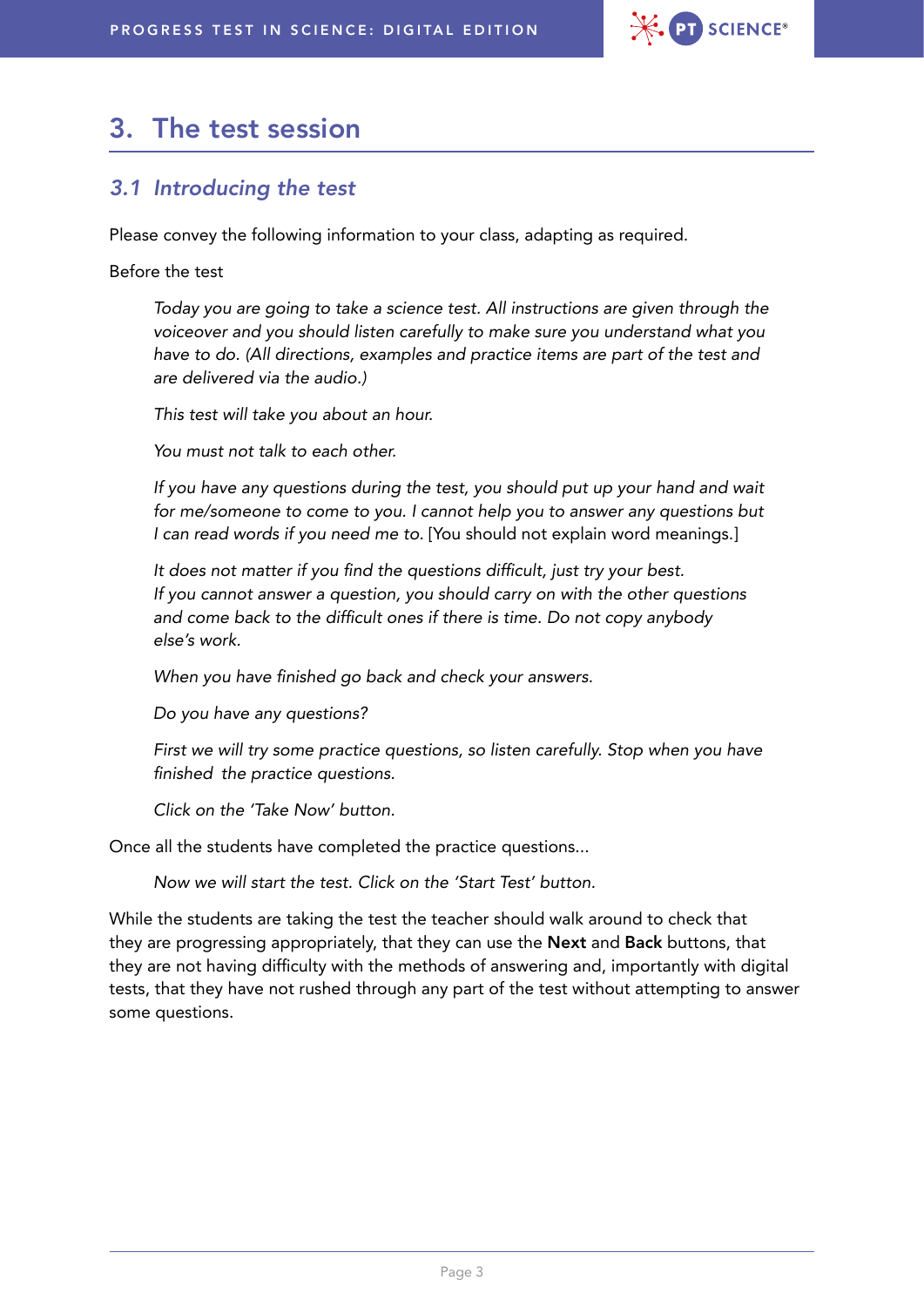

### *3.2 Accessing the test*

For information on Sittings visit:

<https://support.gl-assessment.co.uk/testwise/sittings>

The test starts with some examples to show the students how to answer the questions.

This is one of the examples:

|                      |           |          |           | <b>PT</b> SCIENCE |
|----------------------|-----------|----------|-----------|-------------------|
| What is this?        |           |          |           |                   |
|                      |           |          |           |                   |
|                      |           |          |           |                   |
|                      |           |          |           |                   |
| A. mirror            | B. magnet | C. ruler | D. filter |                   |
|                      |           |          |           |                   |
|                      |           |          |           |                   |
|                      |           |          |           |                   |
| $\blacklozenge$ Back |           |          |           |                   |

Students will then be given practice questions to work through at their own pace and go back to see again what they need to do.

During the test, students use the Next and Back buttons to navigate through the questions. The audio tells the students this, but you may want to check as you invigilate that they understand how to do this.